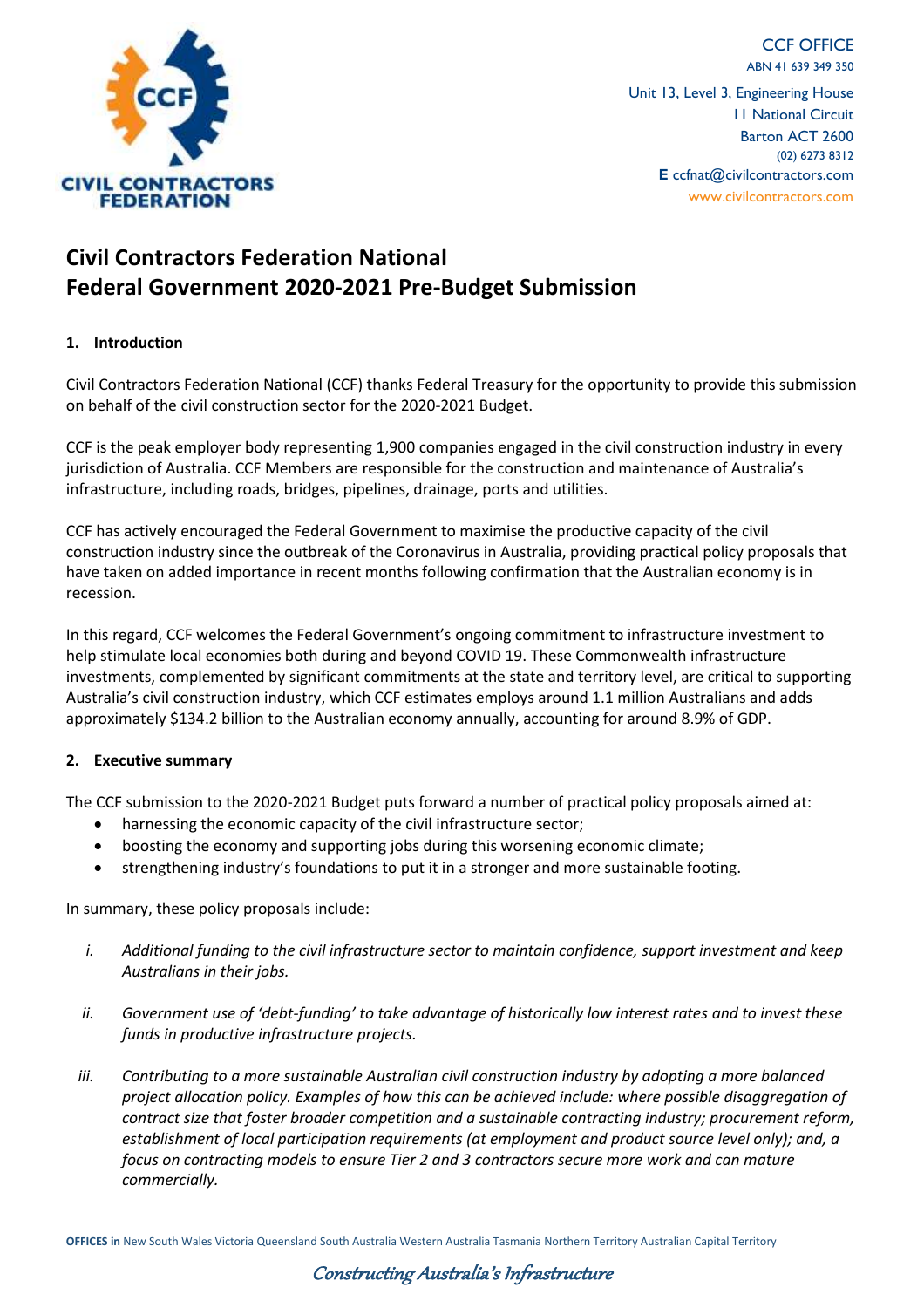

- *iv. Increasing the level of training, education and funding for up-skilling in the civil infrastructure sector, and inclusion of civil construction occupations on the National Skills Needs List.*
- *v. Creation of a specialised 'Civil Construction Working Group' comprising representatives from CCF and Government to discuss and develop a 'Supplier Payment Policy' for all public bodies involved in federally funded civil infrastructure projects.*

## **3. Policy Proposals**

#### **3.1 Additional funding to the civil infrastructure sector stimulate the Australian Economy**

There is a growing need to commit additional funding to the civil infrastructure sector to maintain confidence, support investment and keep Australians in their jobs**.** The civil infrastructure sector is in a strong position to positively respond to increased investment in infrastructure, despite the growing threat of more severe restrictions being imposed by Governments to slow the spread of Coronavirus.

While some sectors of the economy have obviously been significantly affected by COVID 19, thereby restricting their capacity to operate and limiting their future capacity, the same does not apply to the civil construction sector. This is due, in part, to industry's ability to comply with the social distancing regulations given civil construction sites are typically large, horizontal road, rail, bridge, tunnel construction sites.

Civil Infrastructure underpins all economic advancement opportunities and if we are to see growth in tourism, agriculture, horticulture, mining, gas exploration, defence, as well as improvements in health and education outcomes, increased investment in enabling infrastructure must be a priority for Government.

Investment in enabling infrastructure needs to be prioritised with funding committed to see growth returned to our economy and to strengthen private sector investment across key industries that will help build a stronger more resilient economy.

The civil infrastructure sector's ability to positively respond to increased infrastructure investment is also demonstrated by data CCF has obtained from its members regarding capacity and employment intentions. A survey<sup>1</sup> carried out by CCF of its members in April 2020 confirmed that the civil infrastructure industry, unlike other sectors in the economy, is in a very strong position to provide a boost the national economy given the ability of most sectors of the industry to immediately take on more work and to take on more people.

The CCF Member Survey found that over 90% of companies would be in a position to tender for projects in the value range of 0-\$50 million if the Government increased funding for civil construction projects, and that 64% would need to employ additional people if they were successful in tendering for a new infrastructure project/s.

Recent figures from the Australian Bureau of Statistics highlight the need for a stronger commitment to infrastructure in the 2020-2021 Budget. ABS's *Engineering Construction Activity Report, March 2020<sup>2</sup>, found the* trend estimate for the value of total engineering construction work done fell 0.8% in the March quarter, or a 3.9% decrease from March 2019.

This decline in construction activity brings into sharp focus a key finding from the 2017 BIS Oxford Economics Report / Civil Contractors Federation *Australian Infrastructure Outlook Report*, which said "the loss in positive 'multiplier' effects from declining construction activity is keeping growth in national domestic demand and Gross National Expenditure restrained."

<sup>1</sup> [https://www.civilcontractors.com/wp-content/uploads/2020/04/Civil-Contractors-Federation-National-COVID-19-Member-](https://www.civilcontractors.com/wp-content/uploads/2020/04/Civil-Contractors-Federation-National-COVID-19-Member-Survey-Report-170420-Final-1.pdf)[Survey-Report-170420-Final-1.pdf](https://www.civilcontractors.com/wp-content/uploads/2020/04/Civil-Contractors-Federation-National-COVID-19-Member-Survey-Report-170420-Final-1.pdf)

<sup>2</sup> <https://www.abs.gov.au/ausstats/abs@.nsf/mf/8762.0>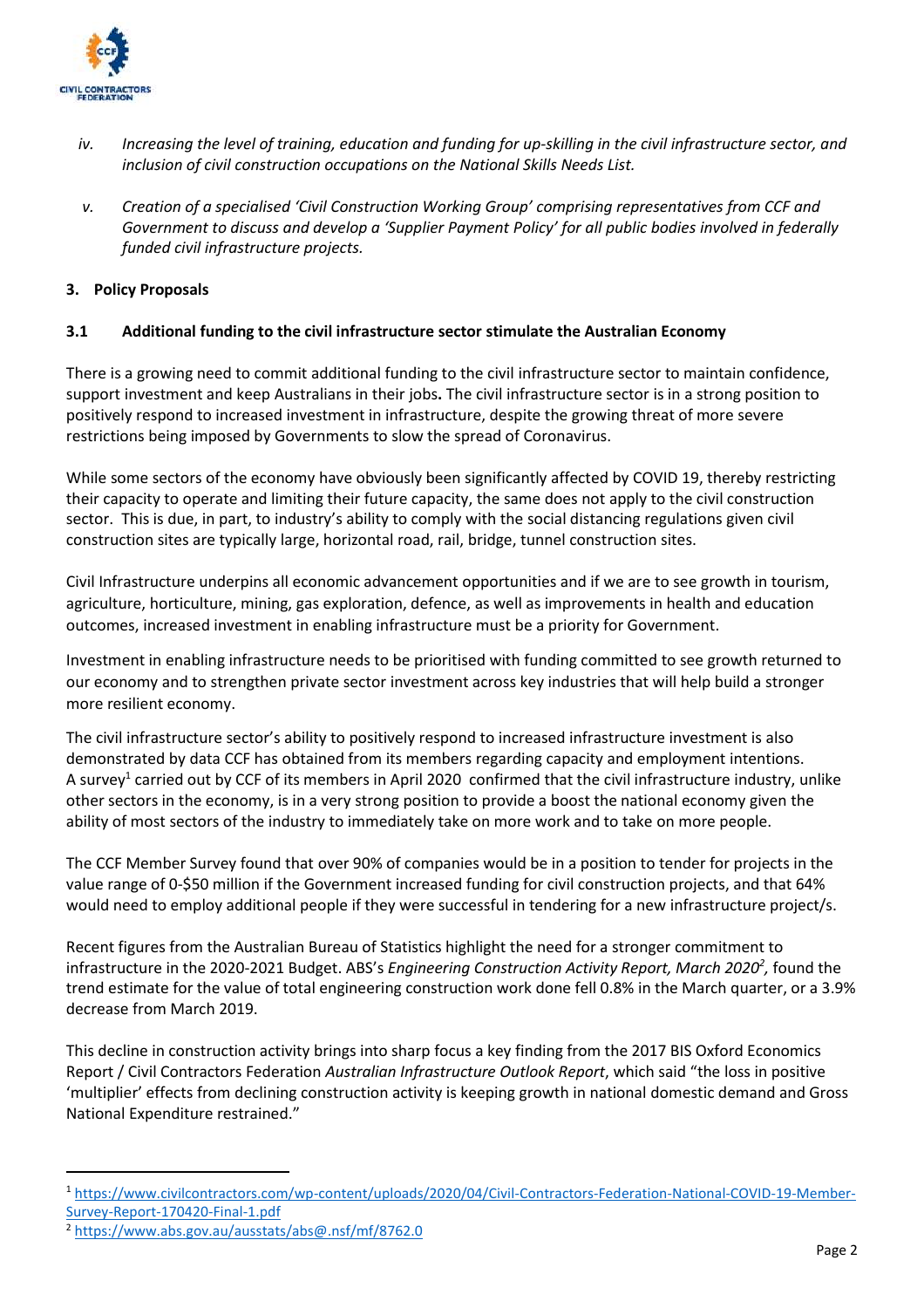

CCF's concerns are magnified when Australia's growing infrastructure gap is taken into account. A report<sup>3</sup> by the Global Infrastructure Hub shows that on current trends, Australia's infrastructure gap in 2040 will be US\$158 billion with Australia slipping behind the investment levels needed across roads, rail, airports, ports, telecoms and electricity. Further, the McKinsey Global Institute (MGI) estimates the shortfall between current infrastructure investment levels and needs (2017–35) to be 1 percent of GDP<sup>4</sup>.

## **3.2 Use of Debt Funding to Increase Investment in Infrastructure**

It is widely recognised that for every dollar of public investment in infrastructure, the return can generate GDP increases adding up to \$4 of value over the life of the asset. This multiplier effect and its benefits are often felt most keenly in rural and regional communities and is amplified when the infrastructure spend is disaggregated and spread across as many tier 2 and tier 3 Australian civil construction companies.

CCF therefore encourages the Government to increase its level of infrastructure investment in the current economic climate **by using debt funding for productive infrastructure** to stimulate the economy both during and after the pandemic whilst interest rates are at historically low levels.

In this regard, CCF notes and supports recent comments by Reserve Bank Governor Philip Lowe who has recently urged the federal government to borrow more and boost public spending to support the country's economic recovery. In particular, CCF notes Mr Lowe's comments in his 21 July 2020 speech<sup>5</sup> when he talked about the importance of the Federal Government using its balance sheet to smooth out the scars from the economic downturn, and to reduce its severity.

*In principle, this smoothing function can work in a few ways. One is through direct transfers to households and businesses. Another is for the government to spend money directly itself on activities that create jobs. The JobSeeker and JobKeeper programs are examples of the former and spending on infrastructure and public health are examples of the latter. Both are important….* 

*…Using the public balance sheet in this way inevitably requires government borrowing against future income. It is through this borrowing that we are able to smooth out the hit to our current income. For a country that has got used to low budget deficits and low levels of public debt, this is quite a change. But it is a change that is entirely manageable and affordable and it's the right thing to do in the national interest.* 

These comments were reinforced more recently by Mr Lowe, who told the House of Representatives Standing Committee on Economics that:

*To date, I think many of the state governments have been concerned about having extra measures because they want to preserve the low levels of debt and their credit ratings. I understand why they do that, but I think preserving the credit ratings is not particularly important; what's important is that we use the public balance sheet in a time of crisis to create jobs for people. From my perspective, creating jobs for people is much more important than preserving the credit ratings. I have no concerns at all about the state governments being able to borrow more money at low interest rates. The Reserve Bank is making sure that's the case. The priority for us is to create jobs, and the state governments have an important role there, and I think, over time, they can do more. But the federal government may be able to do more as well. We may need all shoulders to the wheel<sup>6</sup> .*

4

<sup>3</sup> [https://s3-ap-southeast-2.amazonaws.com/global-infrastructure-outlook/countrypages/GIH\\_Outlook+Flyer\\_Australia.pdf](https://s3-ap-southeast-2.amazonaws.com/global-infrastructure-outlook/countrypages/GIH_Outlook+Flyer_Australia.pdf)

[https://www.mckinsey.com/~/media/McKinsey/Featured%20Insights/Asia%20Pacific/Australias%20infrastructure%20innova](https://www.mckinsey.com/~/media/McKinsey/Featured%20Insights/Asia%20Pacific/Australias%20infrastructure%20innovation%20imperative/Australias-infrastructure-innovation-imperative-final.pdf) [tion%20imperative/Australias-infrastructure-innovation-imperative-final.pdf](https://www.mckinsey.com/~/media/McKinsey/Featured%20Insights/Asia%20Pacific/Australias%20infrastructure%20innovation%20imperative/Australias-infrastructure-innovation-imperative-final.pdf)

<sup>5</sup> <https://www.rba.gov.au/speeches/2020/sp-gov-2020-07-21.html>

<sup>6</sup> Reserve Bank of Australia annual report 2019, Friday 14 August 2020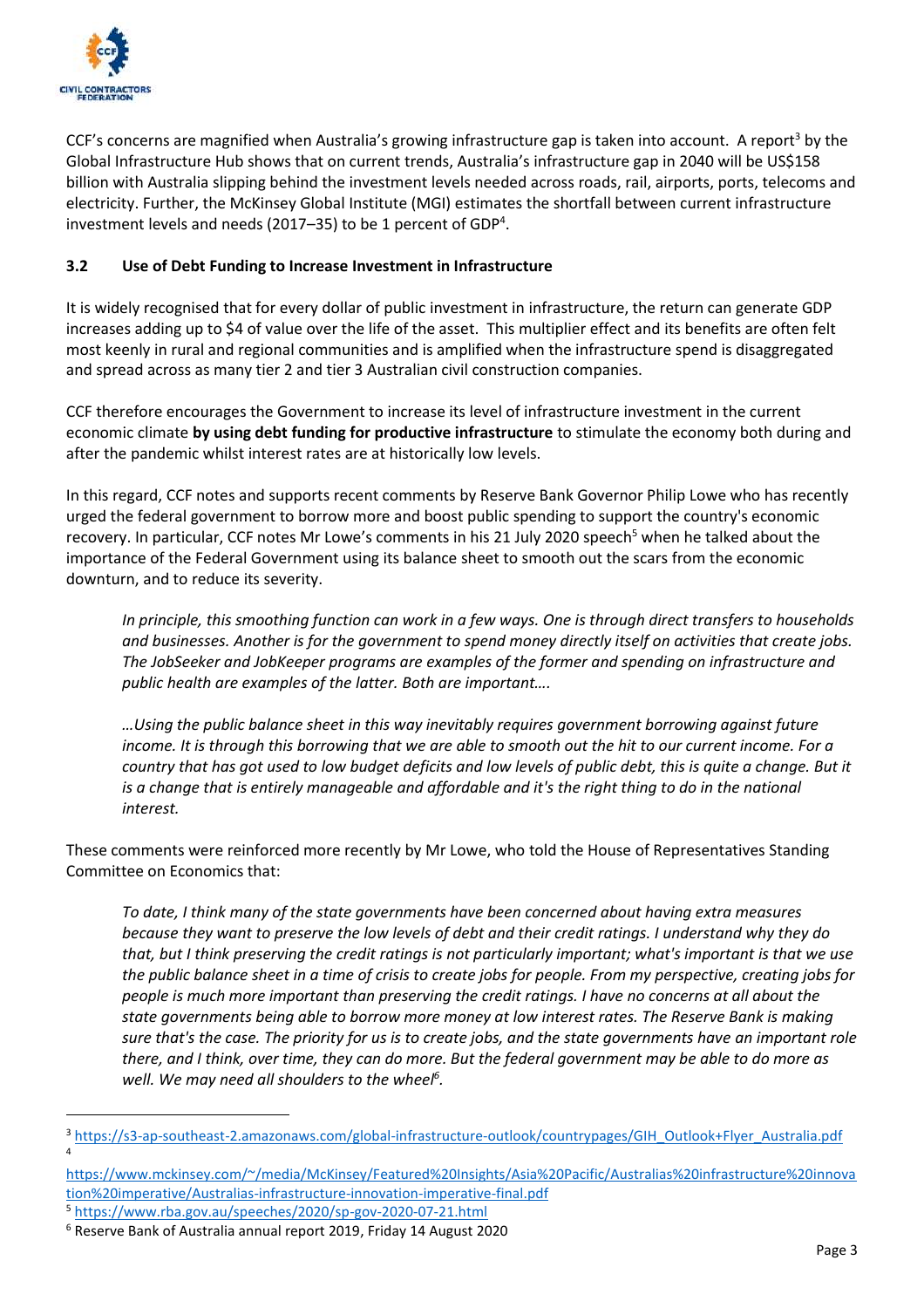

This view is shared by the Grattan Institute, whose report *The Recovery Book<sup>7</sup> ,* said:

*Australia has the fiscal space to borrow to support the economic recovery, having come into this crisis with low debt levels by international standards. Australia's net debt was about 23 per cent of GDP, compared to net debt of 75 per cent in the UK, 85 per cent in the US and more than 150 percent in Japan. And it has never been cheaper to borrow. The Australian Government 10-year bond rate is now less than 1 per cent. Adjusted for inflation, the real interest rate at which the Federal Government can borrow is below zero.*

*Governments can lock in these low interest rates by issuing longer- dated bonds, reducing the risk that debt will have to be rolled over at higher rates in future. Even if gross debt reaches over \$800 billion by 2021-22 – as the Parliamentary Budget Office suggests it could – interest payments associated with the additional ~\$300 billion would be only about \$3 billion a year. This means the Government has the space to do Whatever it takes to boost employment.*

Borrowing to take advantage of historically low interest rates to invest in productive infrastructure would provide greater certainty to the private sector with regard to the Government's longer-term infrastructure pipeline.

Borrowing to invest, rather than an over reliance on bringing forward funding from the existing Infrastructure Program, is necessary to ensure a sustainable and balanced infrastructure pipeline in the medium to longer term. It would also boost business confidence and support increased capital investment in plant and equipment necessary to support civil infrastructure projects.

In addition, CCF is supportive of redirecting any surplus funds from the 'social infrastructure' programs, such as JobKeeper, toward the civil infrastructure project pipeline. Such a reallocation a would also serve to support the Government's policy objective to transition unemployed Australians to sectors of the economy where strong employment growth is expected.

## **3.3 Industry Sustainability**

Greater federal investment in infrastructure should run in parallel with an increased policy focus to create a more sustainable Australian civil construction industry. This can be achieved by adopting a more balanced project allocation policy. Examples of how this can be achieved include:

- disaggregation of contract size;
- procurement reform;
- establishment of local participation requirements (at employment and product source level only); and
- a focus on contracting models to ensure Tier 2 and 3 contractors secure more work and can mature.

Disaggregating (or de-bundling) large infrastructure projects, like the Inland Rail project which has been structured into 13 separate projects, will encourage greater participation from tier 2 and tier 3 contractors. This in turn will help create the conditions to enable smaller contractors to grow into mid-tier contractors, and midtier contractors into tier 1 contractors.

Some State Governments have responded to industry calls for de-bundling by implementing local participation policies to encourage the use of local suppliers/subcontractors on mega projects. These policies do not address the key issues, which is providing head contracting opportunities to local Tier 2 and Tier 3 contractors. These businesses are typically structured to self-deliver head contracts, not subcontract, and they are unable to accept the risk profile of subcontracts on mega projects.

<sup>7</sup> <https://grattan.edu.au/wp-content/uploads/2020/06/Grattan-Institute-Recovery-Book.pdf>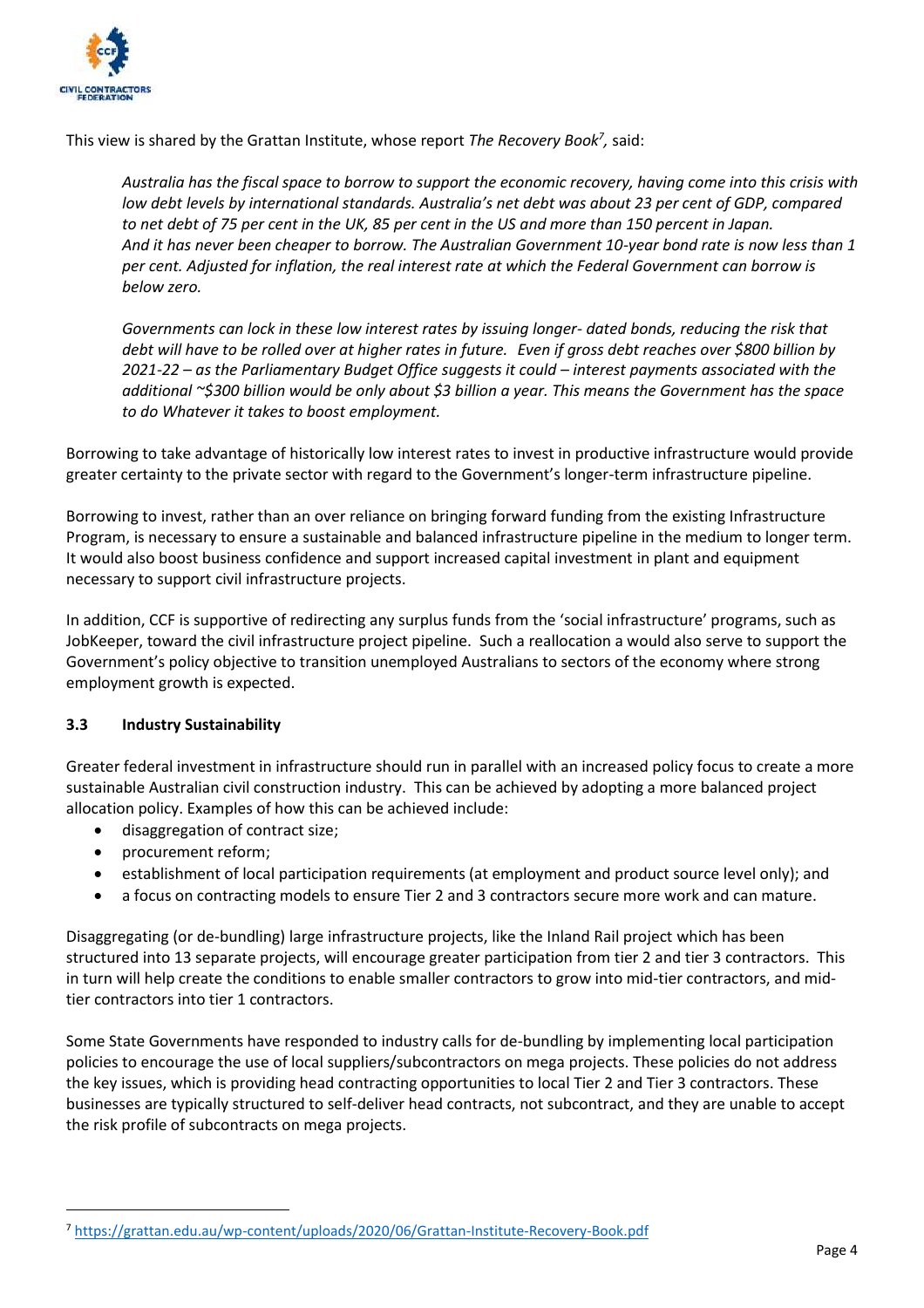

IFM Investors recently released a report<sup>8</sup> advocating this approach. IFM, which is owned by 27 Australian industry superannuation funds, is calling for major projects to be broken up into smaller packages, enabling them to be shovel-ready faster, and allowing mid-tier contractors – not just large contractors – to compete in bidding processes. This view is strongly supported by CCF.

## **3.4 Training, Education and Skills Investment**

Increased investment in infrastructure must, however, run in parallel with a number of other much-needed reforms, including the need to increase the level of training, education and funding for up-skilling in the civil infrastructure sector, and inclusion of civil construction occupations on the National Skills Needs List.

CCF notes a recent report by McKinsey<sup>9</sup> that found Australia could potentially need an additional 260,000 to 385,000 infrastructure construction workers over the coming years if the projected infrastructure pipeline materialises, which could potentially be exacerbated by the coming ramp-up of mining production. The report also noted that bridging the gap will require better managing both the demand for workers and their supply, including upskilling the current workforce, reframing the culture of the industry to retain more talent, and seeking ways to increase the talent pool and train the future workforce.

Better managing the supply of workers in the industry hinges on ensuring apprentices, VET providers, and employers gain access to funding incentives provided by the Federal Government. Unfortunately, they are ineligible for funding under the Government's flagship program - the Australian Apprenticeships Incentives Program (AAIP) – because many civil construction skills do not presently appear on the National Skills Needs List. These civil occupations, including bridge, road and tunnel constructors, civil plant operators, pipe layers and line markers, needed to be added to the NSNL as a matter of urgency to ensure industry is not hampered in its efforts to deliver the Government's infrastructure agenda.

## **3.5 Procurement Reform**

9

The recent meeting of the Transport and Infrastructure Council reaffirmed Ministers' commitment to an infrastructure-led recovery, spearheaded by streamlining infrastructure processes and environmental approvals. CCF welcomes this approach, however, it needs to be broadened to ensure there is a stronger focus at the federal level on procurement reform to ensure projects can come to market in a more efficient and effective manner.

This is based on CCF member concerns over the ability of jurisdictions to manage time sensitive tenders for projects in an efficient and effectual manner. In the current economic climate, it is critical that all governments deliver faster procurement and tendering processes, not just for the 15 'mega-projects' recently announced by the Prime Minister, but for all infrastructure projects at all levels. CCF therefore believes there is a greater role for the Commonwealth to play in incentivizing jurisdictions to encourage them to ensure they have sufficiently skilled resources to quickly develop and implement improved procurement processes, and to facilitate accelerated procurement processes.

Furthermore, CCF contends there is an opportunity for industry and government to use the current economic crisis as an opportunity to embark on a new era of cooperation by better utilising capacity in the private sector to speed up the process of releasing projects while also ensuring that the design, engineering, planning and approvals are done correctly.

<sup>8</sup> <https://www.ifminvestors.com/insights/insight-article/building-australia-model>

[https://www.mckinsey.com/~/media/McKinsey/Featured%20Insights/Asia%20Pacific/Australias%20infrastructure%20innova](https://www.mckinsey.com/~/media/McKinsey/Featured%20Insights/Asia%20Pacific/Australias%20infrastructure%20innovation%20imperative/Australias-infrastructure-innovation-imperative-final.pdf) [tion%20imperative/Australias-infrastructure-innovation-imperative-final.pdf](https://www.mckinsey.com/~/media/McKinsey/Featured%20Insights/Asia%20Pacific/Australias%20infrastructure%20innovation%20imperative/Australias-infrastructure-innovation-imperative-final.pdf)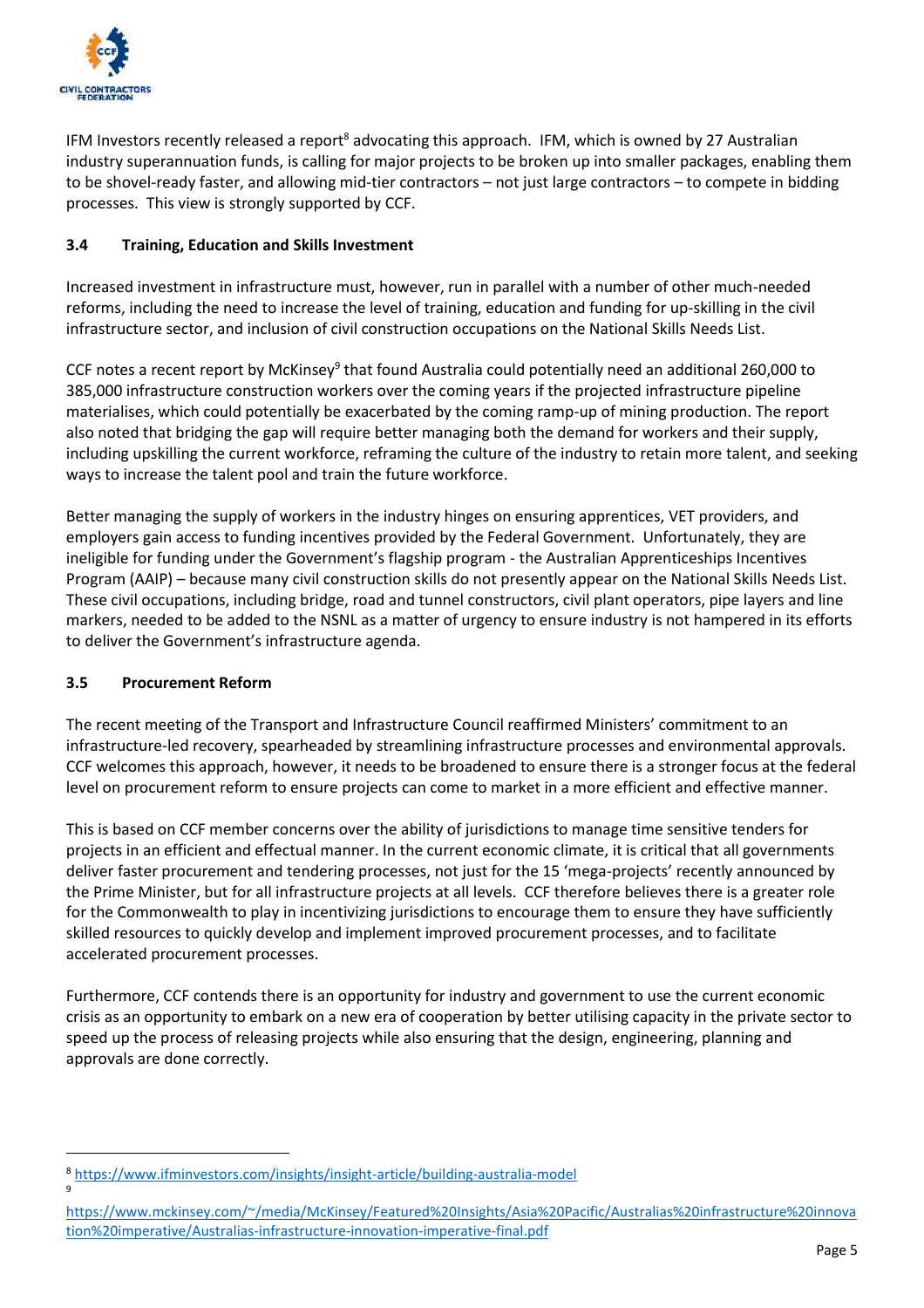

Central to this is achieving a more balanced approach to risk allocation and the development of collaborative contracts. In the context of COVID 19, where there is a need for efficient project design and delivery, CCF believes the use of collaborative contracts needs to feature prominently in any stimulus package.

Creating opportunities for parties to work collaboratively and to identify and manage risks, and to explore opportunities to optimise the project's design and delivery are fundamental to contracts being awarded earlier.

With regard to achieving greater collaboration at the local government level, CCF National encourages the Commonwealth to play an active role in providing a consistent form of contract for all contracts delivered through future infrastructure funding streams and consider how that contract would be administered.

#### **3.6 Supplier Payment Policy**

Finally, CCF recommends the creation of a specialised *'Civil Construction Working Group'* comprising representatives from CCF and Government to discuss and develop a *'Supplier Payment Policy'* for all public bodies involved in federally funded civil infrastructure projects.

Industry's viability and that of its workers during the Coronavirus pandemic relies on prompt payment by public procurements agencies and so a nationally consistent policy is required to help ensure prompt payment by all public procurements agencies.

Elements of the policy could include:

- Ensuring all outstanding claims are settled and invoices submitted by suppliers are paid immediately on receipt in order to maintain cash flow in the supply chain and protect jobs.
- By informing suppliers that they will continue to be paid as normal, even if service delivery is disrupted or temporarily suspended)
- By putting in place the most appropriate payment measures to support supplier cash flow such as: forward ordering, payment in advance/prepayment, interim payments and payment on order.
- By reviewing tender requirements and streamlining the tender process to take into account the changing dynamic of how tenders are prepared in the current environment with a number of personnel working from home or in isolation.

#### **4. Conclusion**

CCF thanks Treasury for the opportunity to provide this submission to the 2020-2021 Budget and to outline to its practical policy proposals aimed at:

- harnessing the economic capacity of the civil infrastructure sector;
- boosting the economy and support jobs during this worsening economic climate;
- strengthening industry's foundations to put it in a stronger and more sustainable footing.

CCF is committed to continuing its constructive and collaborative working relationship with the Federal Government on behalf of the civil construction industry to minimise the impact of Coronavirus on them and their businesses, and to support the Government's response to the economic impacts of this health crisis and the economic recession.

The measures outlined in this submission will help to ensure the industry and the people it employs are well positioned to manage the economic threats posed by Coronavirus now, but also, to provide the foundations to put the industry in a stronger and more sustainable footing in the future.

CCF commends this pre-budget submission to Federal Treasury for favourable consideration.